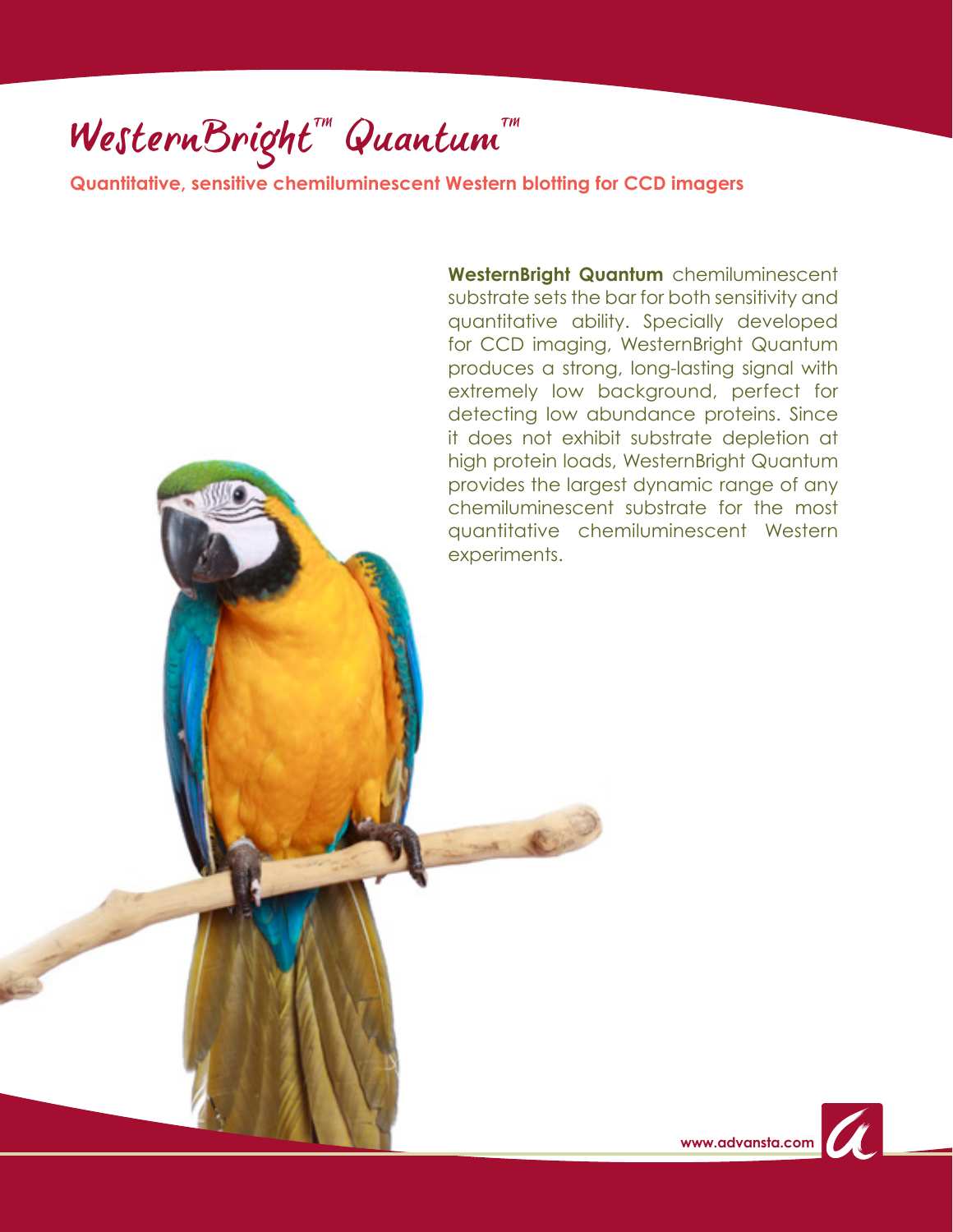### **Quantitative, sensitive chemiluminescent Western blotting for CCD imagers**

WesternBright Quantum is a new chemiluminescent substrate specially formulated for CCD imaging. This novel horseradish peroxidase (HRP) substrate provides a strong, long-lasting signal, the broadest useful linear range and high sensitivity for the most quantitative chemiluminescent Western assays.

## Highest sensitivity, for quantitative detection of low-abundance proteins



**WesternBright Quantum provides the highest sensitivity and broadest linear dynamic range.** Serial dilutions of A431 cell lysates were blotted and probed to detect STAT-1 protein. The blots were detected with WesternBright Quantum, or two other chemiluminescent substrates (ECL and ECL Plus, GE Healthcare). Only data points on the linear portion of the best-fit curve for each substrate are shown. All display parameters are identical across all images in this figure.

# Superior sensitivity with film detection

**WesternBright Quantum provides high-performance**  film detection. WesternBright Quantum or SuperSignal® West Pico (Thermo Scientific) were used to detect duplicate Western blots. A band (arrow) is detected by WesternBright Quantum in a brief exposure, while a much longer exposure is needed to detect the same band with SuperSignal West Pico. All display parameters are identical across all images in this figure.



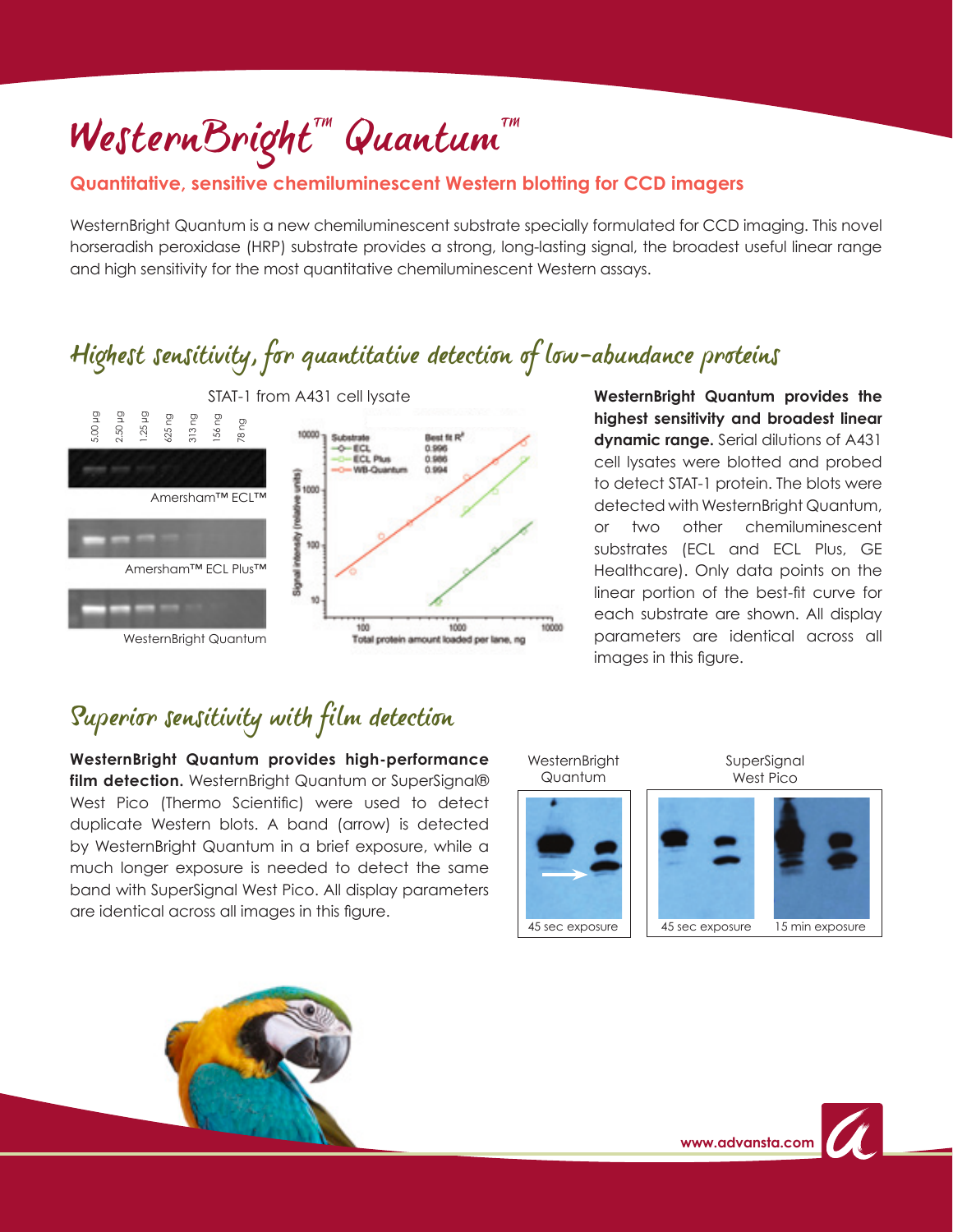#### **Quantitative, sensitive chemiluminescent Western blotting for CCD imagers**

### Signal that endures



**WesternBright Quantum produces the most stable chemiluminescent**  signal. Blots detected using WesternBright Quantum or one of three other chemiluminescent substrates, were re-imaged at several times over a 10 hour period. The intensity of one band is plotted. 60 minutes after substrate incubation, WesternBright Quantum retains 70% of its initial signal strength, while the competition decays to 5% or less. Enjoy more flexibility in imaging blots, knowing the signal will not decay substantially over several hours. Also, long exposures can be conducted if needed to detect very low abundance bands.

## Never rush to image a blot again

**WesternBright Quantum allows blots to be imaged several hours after substrate incubation.** Blots can be re-imaged to obtain the perfect exposure, without worrying about losing signal. A blot was imaged with 2 min exposures at 5 min, 60 min, and 10 hours after substrate incubation. The same band is clearly seen in each image, even after 10 hours.



**5 min** (2 min exposure)

**60 min** (2 min exposure)



**10 hours** (2 min exposure)

## Low background for broad useful linear dynamic range





Amersham ECL

Amersham ECL Plus

SuperSignal West Dura

**WesternBright** Quantum

**Extremely low background with WesternBright Quantum.** Replicate Western blots were developed using WesternBright Quantum or one of three other chemiluminescent substrates. After a simultaneous 20 minute exposure to the same piece of film, WesternBright Quantum displays the best combination of sensitivity and signal with low background. All display parameters are identical across all images shown in this figure.